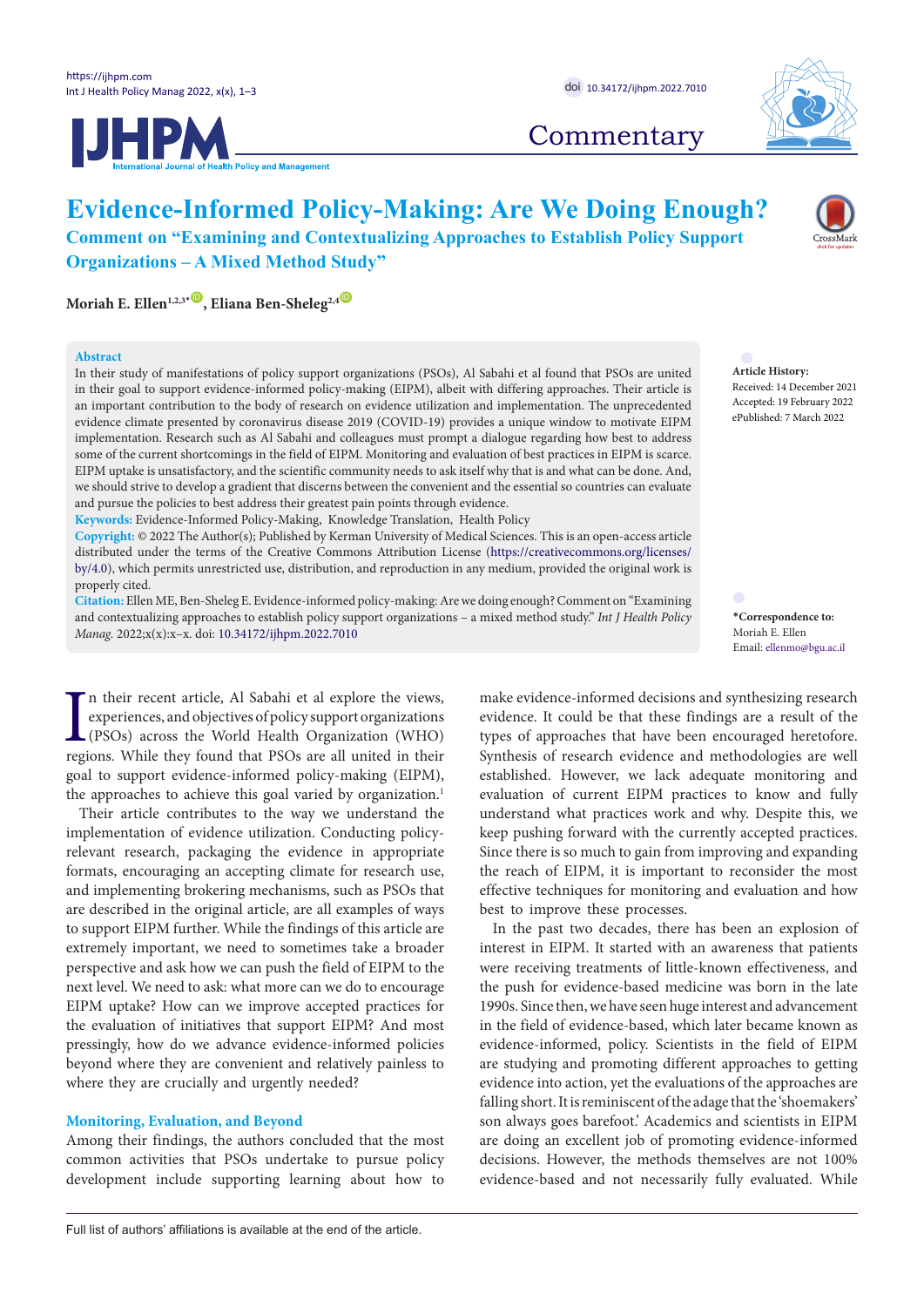there are challenges in evaluating and monitoring methods to promote EIPM, the reality is that evaluative tools do exist. WHO EVIPnet developed a series of questions to monitor and evaluate existing programs that ask whether a given program meets current needs, whether it produces the expected results, and whether it contributes to higher-level objectives. 2 Al Sabahi and colleagues' article is a good evaluation of PSOs, and similar, additional work is necessary for the field of evidence implementation. However, while it is essential to increase our efforts to monitor and evaluate EIPM, it is these authors' opinion that there is another component of EIPM that needs to be addressed, namely: are we doing enough? Perhaps the time has come to expand beyond evidence briefs and dialogues and implement more innovative approaches with which to encourage EIPM.

## **Evidence-Informed Policy-Making's Unfulfilled Potential**

The EIPM crisis is two-fold. For progress to be achieved, we must expand our understanding of the structures and issues surrounding the implementation of evidence utilization and simultaneously explore how to promote its uptake in the first place. Al Sabahi and colleagues' article makes an important contribution to the understanding of brokering organizations. Yet, despite all the existing knowledge and frameworks, EIPM uptake does not correspond with its importance, cost benefit, and potential benefits it can serve to patients' health. EIPM and its value have been well established for over thirty years. Despite this, the reality is that EIPM has not been embraced as much as it should be. The pressing question that we need to ask ourselves as a community of researchers is why? And how can we advance this work so it will be integrated better? Al Sabahi and colleagues' article, while furthering the understanding of current practices, stops short of addressing how best to challenge the current unsatisfactory reality.

The coronavirus disease 2019 (COVID-19) pandemic has afforded us a rare opportunity. We have seen science and policy developed and implemented at previously unimaginable rates. As scholars of health policy, we should examine how various countries have made use of scientists and local science while managing the pandemic. As John Lavis commented in his 2021 WHO Global Evidence-to-Policy Summit podcast, due to COVID-19 and the increased interest in evidence it has inspired, we are experiencing "a once in a generation opportunity to build or rebuild evidence support systems." The question is, how do we leverage this unprecedented opportunity? While these authors do not have the answers, some potential suggestions could be to look at other fields of expertise and see how they have succeeded. What have been the successes in fields such as behavioural economics, psychology, marketing, and the like, in getting individuals, organizations, and systems to change their behaviours and practices? We do not need to reinvent the wheel. We need to look outside of our EIPM world and outside of our healthcare bubble to learn from excellent practices in other disciplines. We should consider including these disciplines in PSOs. One thing to keep in mind, though, is that we cannot tackle this issue in every healthcare issue and policy. We need to be strategic.

## **Developing a Gradient: The Call for Evidence Where It Is Needed Most**

In a perfect world, all policies would be evidence-informed. However, the reality is that the barriers are endless, and to a large extent, policy-making lies beyond the control of policy-makers. <sup>3</sup> Political and economic factors, personal values and beliefs, culture, and practical barriers all stand in the way of EIPM.<sup>4,5</sup> Due to the great challenges we face when implementing EIPM, we must ask ourselves which battles are most pressing to fight: those that are easy to win or those causing the most pain?

In John Kotter's famous theory of change, he posits that to create change, we need to continuously generate short-term wins to justify our efforts and motivate continued success.<sup>6</sup> But when it comes to EIPM, are short-term wins enough? Or do we want to strive first and foremost to create EIPM in our most difficult, pressing issues?

Despite the impulse to push for evidence in all areas of health policy, it is prudent to consider that not all health issues are equally urgent, and not all policies are equally essential. When encouraging the uptake of EIPM, we need to develop a gradient. While some health concerns would be nice to solve through evidence-informed policy, others are simply paramount. Family violence, mental health, and managing a pandemic (to name a few) are issues that pose significant threats to our personal health and the health of our communities. When it comes to developing and implementing policy that is informed by evidence, these are issues on which we cannot afford to compromise. But how exactly do we ensure that our EIPM expands past the "merely beneficial" to undertake these (and other) paramount issues?

Each country has its own burning issues, and therefore the gradient of issues should and will vary from country to country. For EIPM to be relevant and beneficial, it is crucial for communities of experts to decide on the top 10% of issues in their context, country, and or organization. Each country has its own interest, ideas, and institutions that they need to identify and, based on those values, decide which areas of policy are the most important for EIPM to occur. <sup>7</sup> The PSOs should focus on those areas. While it would be utopian to have EIPM in all areas of policy, and while the 'quick wins' are great, they do not always have the biggest impact or make the greatest change. There are pre-existing techniques that can assist in this process. For example, priority setting processes is a technique in which health options and alternatives are ranked systematically and explicitly according to a set of rules to prioritize health choices amidst scarce resources. <sup>8</sup> Another technique is programme budgeting and marginal analyses, which lets decision-makers maximize the impact of available healthcare resources that most benefit the needs of their community. <sup>9</sup> Such tools can help evaluate and pursue areas of policy that are most pressing and address the health issues that most significantly stand to benefit from policy rooted in evidence.

## **An Eye to the Future**

By prioritizing top health priorities, each region can focus its energy and resources on implementing research where it